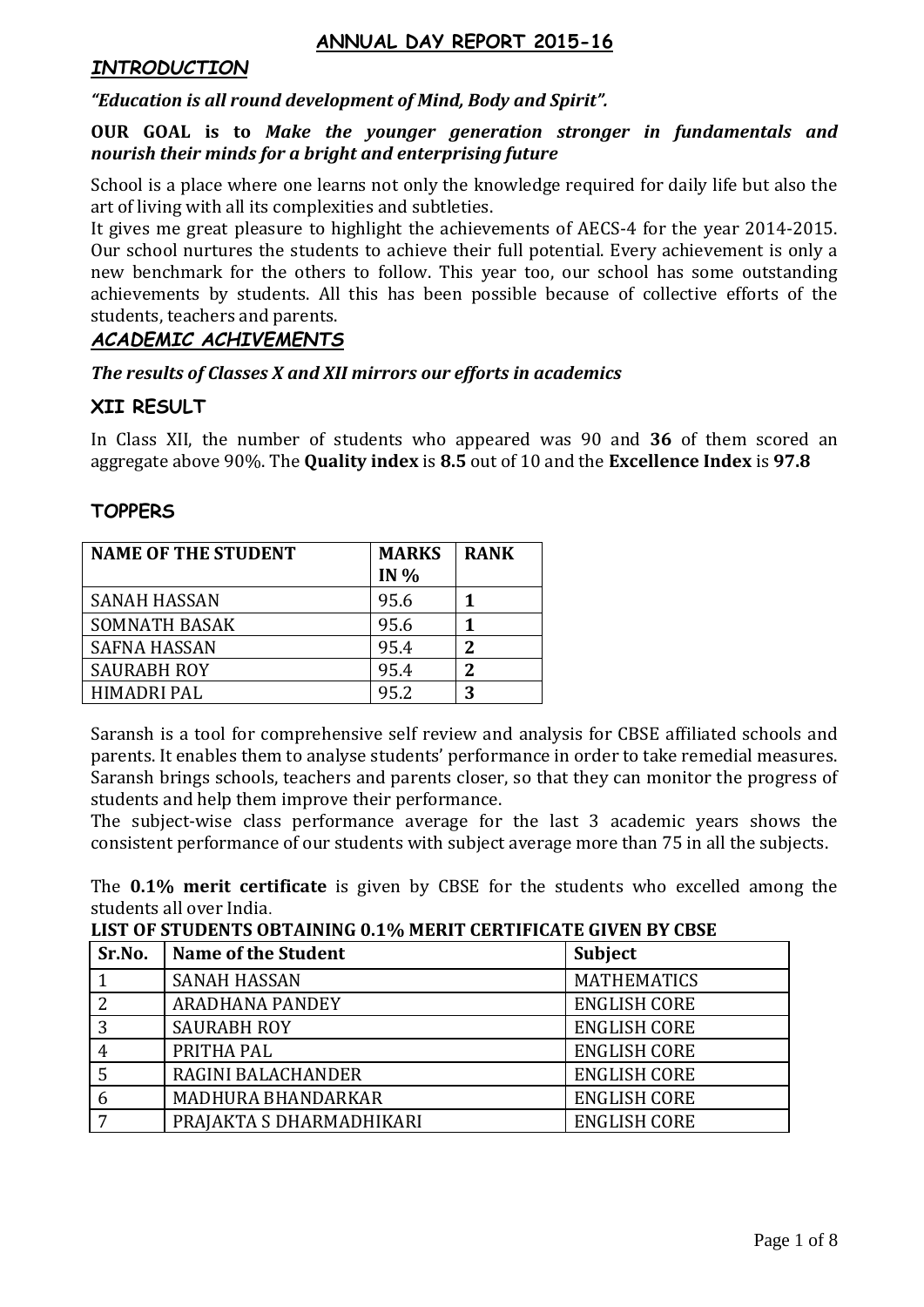# **X RESULT**

In Class X, the number of students who appeared were 92 and **44** of them scored A1 grades in all subjects and a CGPA of perfect 10. The quality index is **8.6** out of 10 and the Excellence Index is **93.5**.

## **CLASS X TOPPERS**

| <b>NAME OF THE STUDENT</b> | <b>MARKS</b><br>IN $%$ | <b>RANK</b> |
|----------------------------|------------------------|-------------|
| SARIN J JOHN               | 97.8                   |             |
| OSHIKA NAYAK               | 97.2                   | ി           |
| TANMAY VILAS NALE          | 97                     | 2           |

In the SARANSH portal, the subject-wise class performance average for the last 3 academic years of Class X shows the consistent performance of our students with CGPA greater than 9 in all the subjects.

| <b>STUDENTS WITH CGPA 10 - 44 Students scored a CGPA 10. They are</b> |  |  |
|-----------------------------------------------------------------------|--|--|
|-----------------------------------------------------------------------|--|--|

| S.No.          | <b>CANDIDATE NAME</b>        |
|----------------|------------------------------|
| $\mathbf{1}$   | AIRA SARKAR                  |
| $\overline{2}$ | AAKAANKSHA AKELLA            |
| 3              | ANASUYA KARMAKAR             |
| $\overline{4}$ | <b>DEVOSMITA SEN</b>         |
| $\overline{5}$ | DIKSHA MISHRA                |
| 6              | <b>GREESHMA JAGDISH KENY</b> |
| $\overline{7}$ | <b>HARSHITA SINGH</b>        |
| 8              | <b>NIYATI SINHA</b>          |
| 9              | SHRADDHA SAHOO               |
| 10             | SRISHTI YADAV                |
| 11             | <b>I SRIVIDYA</b>            |
| 12             | <b>SWETA VIJAY</b>           |
| 13             | <b>ABHICHAL GHOSH</b>        |
| 14             | <b>ADNAN ALI</b>             |
| 15             | ANIRUDDHA DUTTA              |
| 16             | <b>ANWESH MOHANTY</b>        |
| 17             | <b>HARSH KUMAR JHAMB</b>     |
| 18             | <b>RAHUL JHA</b>             |
| 19             | <b>SARIN J JOHN</b>          |
| 20             | SIDDHANT WADASKAR            |
| 21             | SOORAJ JAISANKAR             |
| 22             | TANMAY VILAS NALE            |
| 23             | A V N AMRUTA SAI             |
| 24             | <b>GREESHMA M MENON</b>      |
| 25             | HAMSA MURLI                  |
| 26             | ISHITA KUKRETI               |
| 27             | NAYANTARA SIRUGURI           |
| 28             | NEETI BADIGANNAVAR           |
| 29             | <b>OSHIKA NAYAK</b>          |
| 30             | <b>RASHI JAIN</b>            |
| 31             | SAMPRITI CHATTOPADHYAY       |
| 32             | SHAMBHAVI PATHAK             |
| 33             | <b>SHREYA</b>                |
| 34             | <b>SUKIRTEE SINGH</b>        |
| 35             | VAISHNAVI NITIN CHAOUDHARY   |
| 36             | <b>ANSHUL TOMAR</b>          |
| 37             | <b>ANUKUL KUMAR SUMAN</b>    |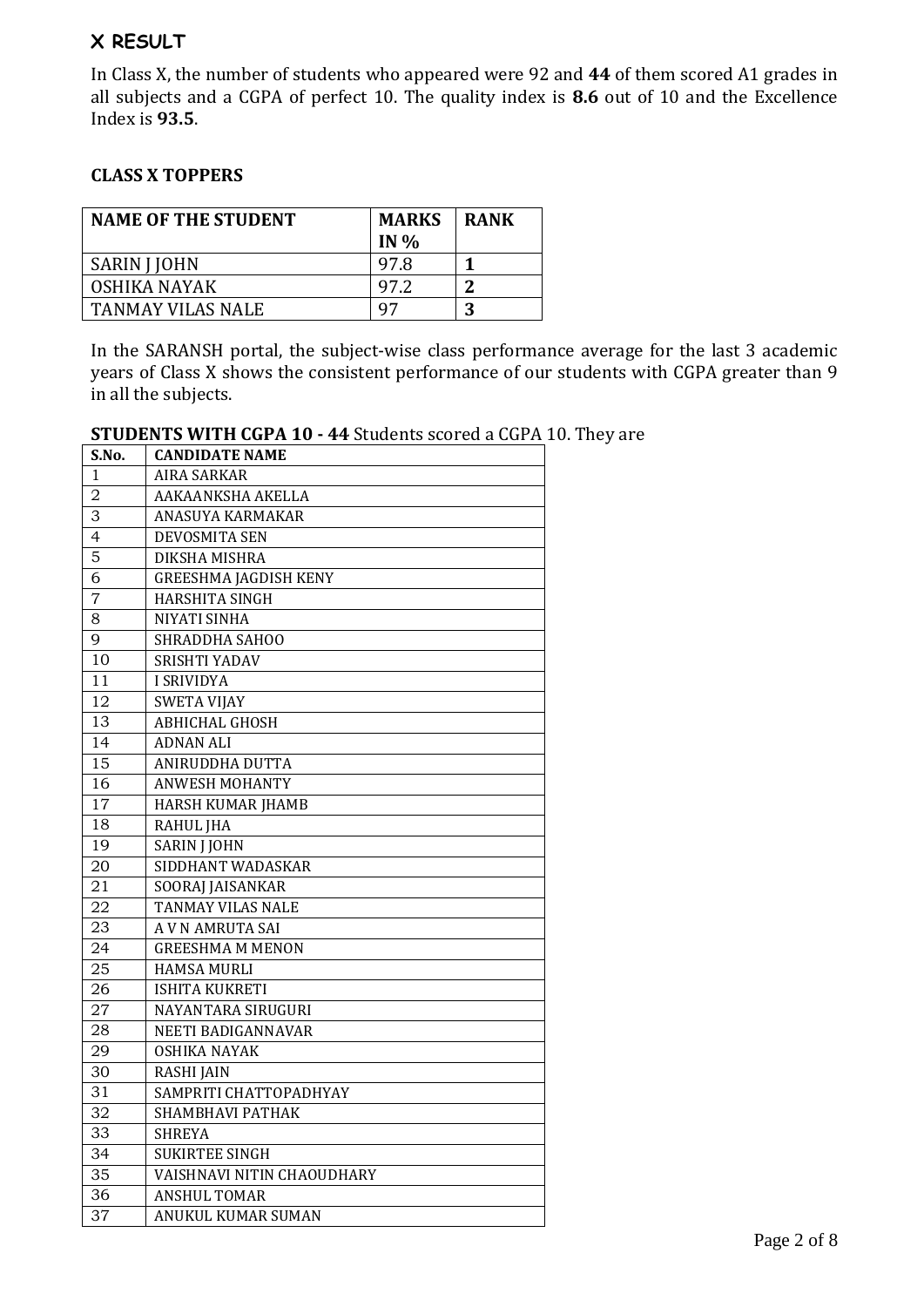| 38 | AVICHAL AGRAWAL      |
|----|----------------------|
| 39 | HRISHIKESH SAWANT    |
| 40 | <b>JATIN SINGH</b>   |
| 41 | RITAM CHAKRABARTY    |
| 42 | SAURABH ROYCHOWDHURY |
| 43 | SIDDHANT BHATT       |
|    | SRIJAN SINGH         |

# **5 of our students qualified for the IIT**. They are

- 1. SHASHWAT KAR who has joined IIT Kanpur
- 2. HIMADRI PAL
- 3. ASHUTOSH SISTLA
- 4. PRAJAKTA SHIVADAS DHARMADHIKARI
- 5. RAGINI LALWANI

## **Some of our students even joined reputed Medical Colleges. They are**

Nishant Ebinezer who secured admission for MBBS at CMC, Ludhiana and Riya Gautam cleared MH-CET conducted by Maharashtra Govt. and secured MBBS admission at GMC, Yavatmal.

**Other courses -** Kum. Prajakta Dharmadhikari also cleared the UCEED 2015 Exam conducted by IIT and secured admission in B. Des course at IDC, IIT.

Kum. Ananya Bhardwaj secured admission for Law at Symbiosis, Pune.

# *COMPETITIVE EXAMINATIONS measure our students' capabilities at the national level.*

## **In the NTS Examination our school has won laurels.**

Mast. Anshul Tomar and Mast. Anwesh Mohanty of Class X cleared the second level and are eligible for NTSE Scholarship.

### **In the most coveted KVPY exam,**

Kushagra Pandey and Ajay Prakash Jalgaonkar secured the Fellowship - Scholarship 2014.

**In the Dr. Homi Bhabha Bal Vaidnyanik Competition** conducted by Mumbai Science Teacher's Association,

the following students secured medals and certificate in the Second Level Dr. Homi Bhabha Bal Vaidnyanik Competition:

| Name of the student | <b>Class</b> | Category      | <b>Medal</b> |
|---------------------|--------------|---------------|--------------|
| Supreeta Sen        | IX           | Senior        | Silver       |
| Arya Mishra         | Vl           | <b>Junior</b> | Silver       |
| Samyaj Sahu         | VI           | <b>Junior</b> | Silver       |

**This year too,** we are proud to state that 6 students of Class IX and 4 students of Class VI cleared the 1st level. xxxx

**In the All India AEES Junior Science and Mathematics Olympiad** organized by **AEES** in collaboration with HBCSE during May, 2015, the following students of Class IX participated and got medals and awards.

- Saishree Kota secured Bronze Medal in Maths and was placed I in Quiz.
- Supreeta Sen secured Bronze Medal in Physics and Bronze Medal in Biology.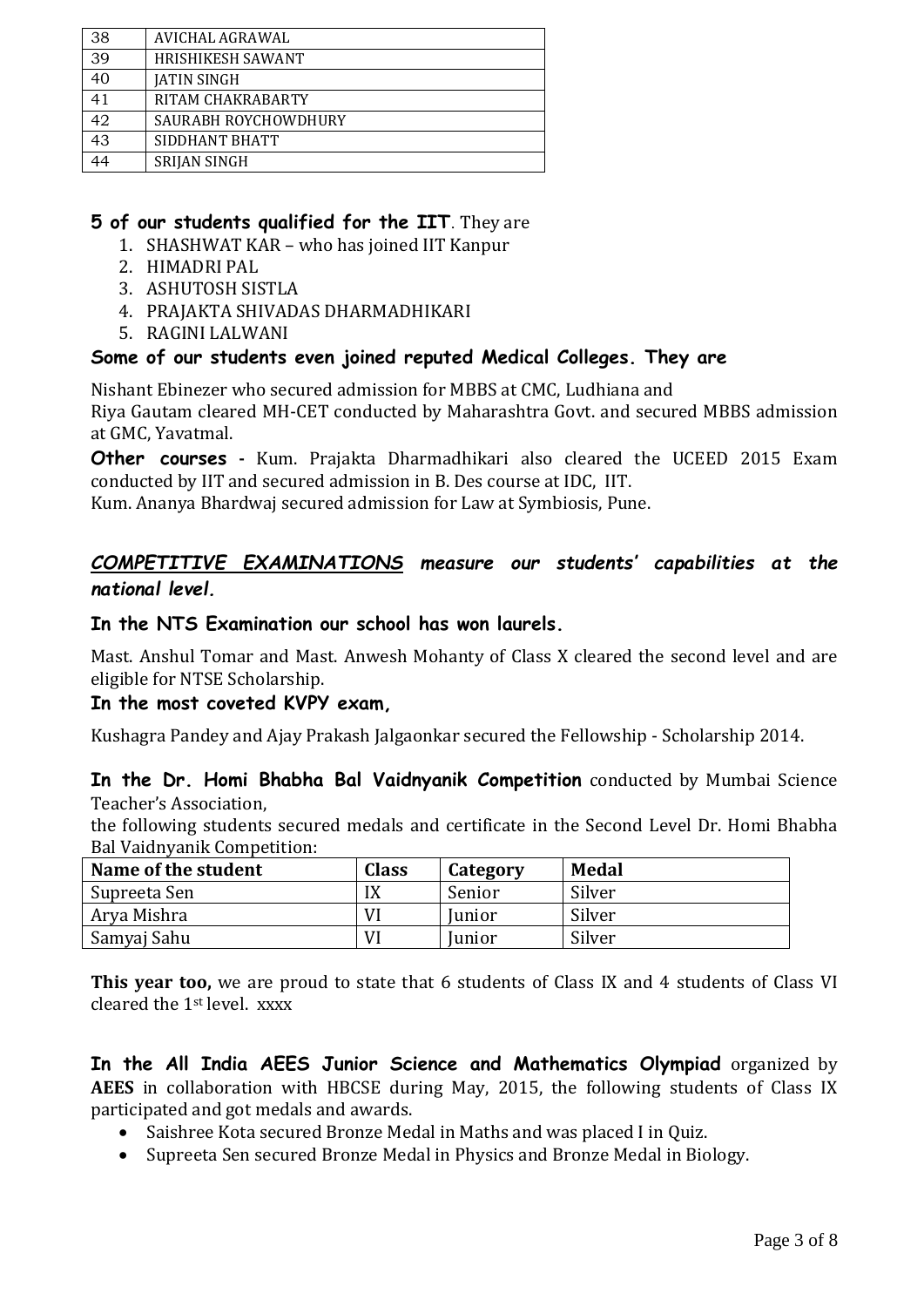**In the Regional Math Olympiad – RMO, 2015 -** 1st level, 2 of our students have qualified and will now appear for INMO in the month of January, 2016. The students are Mitalee Oza of Class X and Adnan Ali of Class XI.

It gives me great pleasure to announce that **in the All India AECS/JC Science, Social, Maths, Teaching Aid Exhibition** held at AECS-1, Hyderabad in August, 2015, some of our projects of our students won laurels. Amal Prasad of XII/B won the 1st Prize in the Senior Group Science Exhibit Category. His team consisted of Mohammad Ishar Haider – XII/B, Vyshakh Anil – XII/B and Shreshth Vyas – XII/B.

In the Social Science Junior Group, Jesen Joel of VI/F won the 3rd Prize for his exhibit – "Water Management".

Jebin Joel, PGT (Physics) won 1st Prize for his Teaching Aid.

# *EXTERNAL EXAM ACHIEVEMENTS*

External examinations are an added yardstick to measure the analytical abilities and thought provoking processes of students with challenging scientific topics.

## **In the National Standard Examination conducted by IAPT,**

In the NSEC (Chemistry) 2014-15, Mast. Shaswat Kar of Class XII secured 182 marks and qualified for the Second Level.

## **In the NSEJS-2014 under Jr. Science category**

Mast. Anshul Tomar of Class X secured 135 marks and qualified for the II Level

## **In the IPM examination conducted by Institute for Promotion of Mathematics,**

42 students of Classes IV to IX secured Ranks below 150 and obtained Merit Certificate.

Mitalee Oza of X/E secured All India (National) Rank – 1 Our school won the **BEST SCHOOL** AWARD OUT OF 1092 SCHOOLS for **Class IX**. We also won the **RUNNER UP SCHOOL** AWARD OUT OF 1066 SCHOOLS for **Class VII**.

## **In the MATHS CONCEPT Exam conducted by**

Briham Mumbai Ganit Adhyapak Mandal, Mumbai for the students of std 5th and std 8th, ARPON BASU of Class VIII/F secure 100/100 and Sourdip Dey of Class V cleared the exam with an outstanding performance.

## **NSO, NCO, IMO and IEO conducted by SOF**

SOF is a non-profit organisation established by leading academicians, scientists and other personalities to promote science, mathematics and computer education. SOF conducts NSO, NCO and IMO.

**Pratyush Sharma** of Class VI has secured

Zonal Rank – 1 – NSO Zonal Rank – 8 – IMO Won Gifts worth Rs.1,000, Cash Prize of Rs. 5,000 and a Trophy. He has also been given the Academic Excellence Scholarship of Rs.50,000/- for All Round Performance. **Adarsh Mishra** of Class VII has secured Zonal Rank – 21 – NCO Zonal Rank – 1 – NSO Cash Prize of Rs.5,000/- and Gift worth Rs.1,000/-.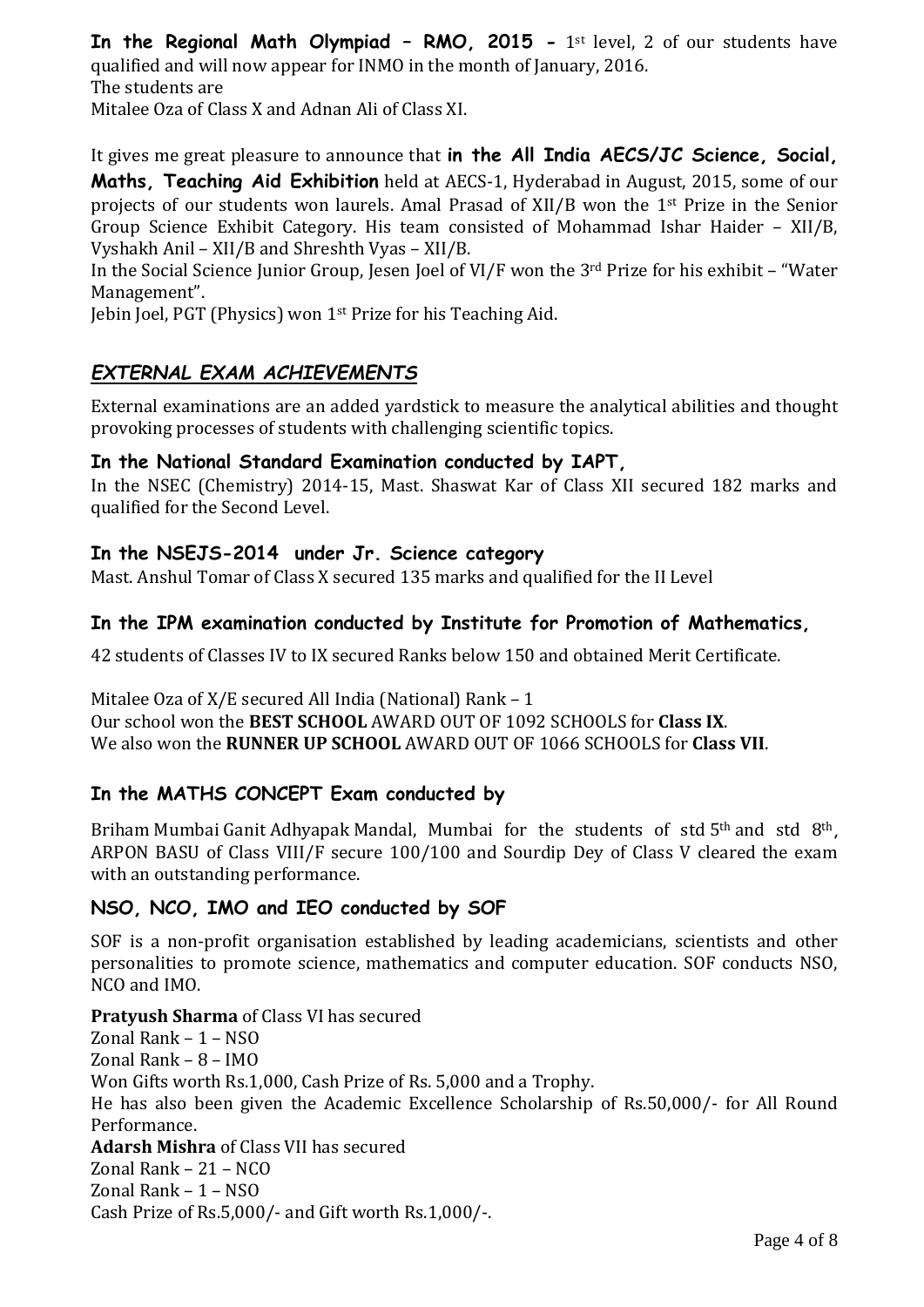The other students who won laurels in these exams are

### **14th NCO**

| Name of the student | Class | <b>State Rank</b> | <b>Cash Prize</b> |
|---------------------|-------|-------------------|-------------------|
| Tejas Pathak        |       | 3 – Bronze medal  | $1,000/-$         |
| Adarsh Mishra       |       | 21                | Merit certificate |

#### **17th NSO**

| Name of the student | <b>Class</b> | <b>State Rank</b>    | <b>Cash Prize</b>  |
|---------------------|--------------|----------------------|--------------------|
| Pratyush Sharma     | 5            | International Rank - | Gift<br>500,00     |
|                     |              | 1, Gold Medal        | voucher            |
| Adarsh Mishra       | 6            | $1 - Gold$           | 5,000 Gift voucher |
| Arya Mishra         | 6            |                      | Merit certificate  |
| Urjita Sharma       | q            | b                    | Merit certificate  |
| Mitalee Oza         | q            | 25                   | Merit certificate  |
| Sweta Vijay         | 10           | 14                   | Gift voucher       |

#### **8th IMO**

| Name of the student | <b>Class</b> | <b>State Rank</b>     | <b>Cash Prize</b> |
|---------------------|--------------|-----------------------|-------------------|
| Pratyush Sharma     | 5            | 14                    | Merit certificate |
|                     |              | International Rank-61 | 5000              |
|                     |              | AES Scholarship       |                   |
| Arka Bhattacharya   |              | 19                    | Merit certificate |
| Tamoghna Kandar     | 8            | 8                     | Merit certificate |
| Pranay Pant         | q            | 12                    | Merit certificate |
| Kshitij Kavimandan  | q            | 25                    | Merit certificate |
| Anshul Tomar        | 10           | 23                    | Gift voucher      |

# **Maharashtra Talent Search Examination**

In the **MTSE**, conducted by Modern Education Society's Centre for Talent Search & Excellence the following students secured distinguished positions and ranks.

| Name of the student | <b>Class</b> | <b>Total</b> | Remark                   |
|---------------------|--------------|--------------|--------------------------|
| Arun Das            | IX           | 136          | <b>Special Prize</b>     |
| P Sai Virinchi      | IX           | 133          | <b>Special Prize</b>     |
| Hrishikesh Pradhan  | IX           | 132          | <b>Special Prize</b>     |
| Rishabh Patra       | IX           | 124          | <b>Consolation Prize</b> |
| Sumit Sunil         | IX           | 123          | <b>Consolation Prize</b> |

**National Science Talent Search Examination** is conducted by Unified Council. It is a diagnostic test that measures how well a student has understood concepts and gives detailed feedback on the same, to help them improve. The following students secured ranks and prizes in NSTSE-2015

| Name of the student | <b>Class</b> | Rank | <b>Achievement</b> | <b>Prize</b>                           |
|---------------------|--------------|------|--------------------|----------------------------------------|
| Anusha Pathak       | 2            | 12   | National Achiever  | Medal,<br>$Rs.500/-$<br>CD,            |
|                     |              |      |                    | Certificate                            |
| Madhavan Iyengar    | 5            | 45   | National Achiever  | CD,<br>Medal,<br>Prize,<br>Book        |
|                     |              |      |                    | Certificate                            |
| Adarsh Mishra       | 6            | 80   | National Achiever  | CD.<br>Medal,<br>Prize.<br>Book        |
|                     |              |      |                    | Certificate                            |
| Samyak Sahu         | 6            | 118  | State Rank 3       | CD, Medal, Certificate                 |
| Arpon Basu          | 7            | 17   | National Achiever  | Medal,<br>$Rs.500/-$ ,<br>CD,          |
|                     |              |      |                    | Certificate                            |
| Swati V             | 8            | 6    | National Achiever  | CD,<br>Medal,<br>$Rs.1000/-$ ,         |
|                     |              |      |                    | Certificate                            |
| Arun Nair           | 8            | 56   | National Achiever  | CD,<br>Medal,<br>Prize.<br>Book        |
|                     |              |      |                    | Certificate                            |
| Tamoghna Kandar     | 8            | 43   | National Achiever  | CD,<br>Medal,<br><b>Book</b><br>Prize, |
|                     |              |      |                    |                                        |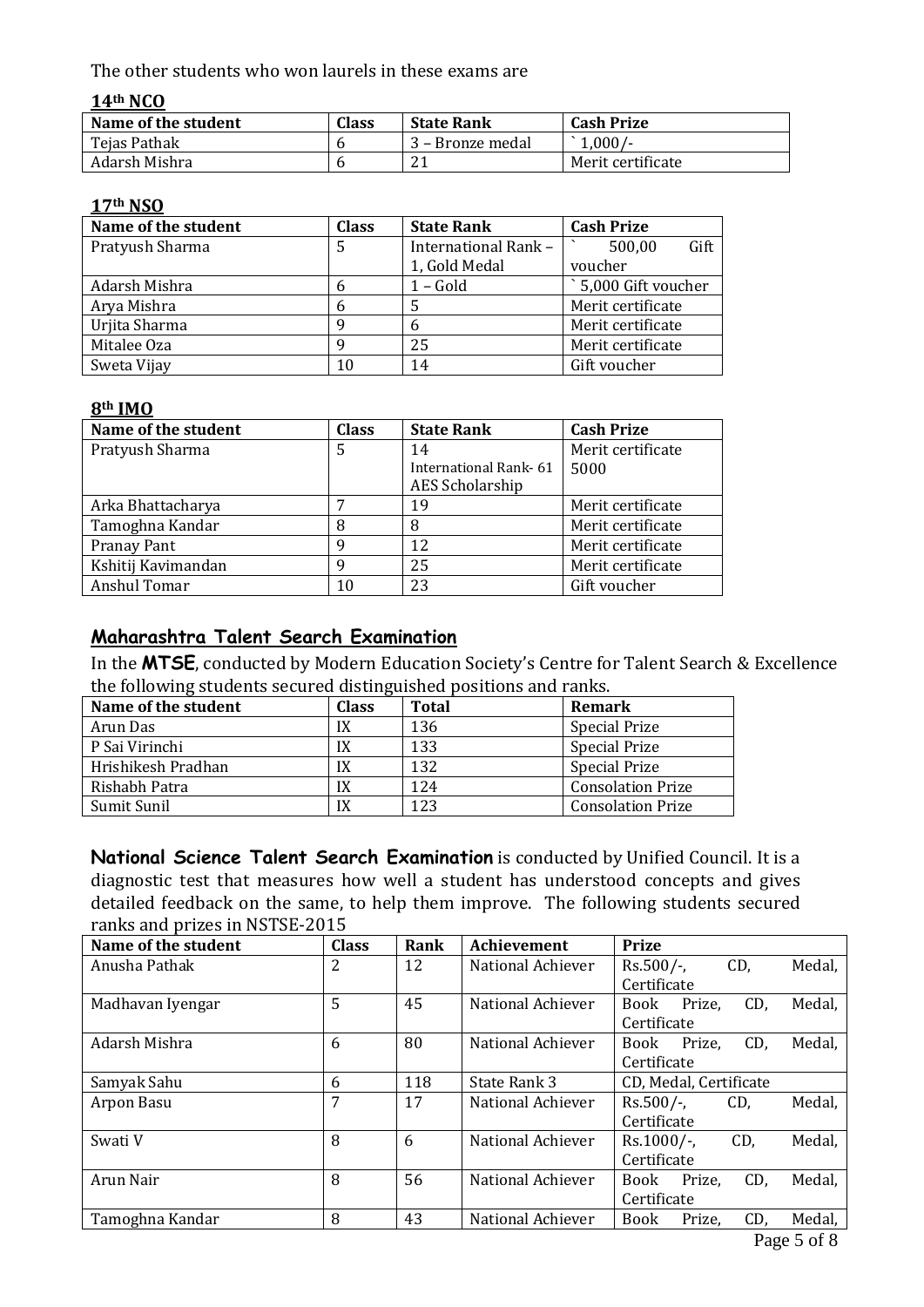|                            |     |                             | $\cdots$<br>Certificate                        |
|----------------------------|-----|-----------------------------|------------------------------------------------|
| $\sim$<br>Urjita<br>Sharma | 107 | $\sim$<br>state<br>- Rank 1 | $\cdot$ . $\sim$<br>Medal,<br>ertificate<br>uν |

# *CO-CURRICULAR ACTIVITIES*

Knowledge is measurable, but in learning there is no measure. The act of learning is the act of pure observation and depicting through music, dance and other art forms.

Under the able guidance and support of Shri. Satyawan Bansal, Chairman, LMC, our school has won laurels in various Inter school activities.

**In the ALL INDIA INTER AECS HINDI DEBATE COMPETITION, at the ZONAL LEVEL** held at AECS-6, Mumbai – In the Junior Category we secured 3rd position. Participants were – Shubham Gupta (IX), Sanjeevani Sankhla

In the Senior Category, we secured I<sup>st</sup> position. Participants were Shambhavi Jha(XII) and Nidhisha Garg (XI)

It makes me proud to state that **in the NATIONAL LEVEL Hindi Debate Competition**, the Senior Category participants won the Championship (I Prize)

In the **ALL INDIA AECS MUSIC COMPETITION** held at Narora, in the month of November, 2015,

In the Instrumental(Senior category), Amisha Chaudhari won the 1st prize

In the Hindustani Classical (Senior Category), Dwitiya D Chandekar won the III Prize

In the Carnatic Classical (Junior), Arun Krishnan won the III Prize

## **VIVEKINI**

In the Vivekini – Patriotic Group Song competition conducted on 15 August, 2015 on the occasion of Independence Day by Vivekananda Education Society, Chembur, our school participated in the Primary and Secondary Categories.

The Primary group won the 1<sup>st</sup> Prize and Secondary group won the 2<sup>nd</sup> Prize.

## *SPORTS ACHIEVEMENT*

Alaina Vincent is the upcoming Chess star of our school. She has won a number of laurels bettering her own performance and records year after year.

- She has participated in the FIDE World School Chess Championship representing India, that was held at Pattaya, Thailand, in the month of May, 2015. She was ranked  $7<sup>th</sup>$  in the U-9 Girls category.
- She has participated in the Common Wealth National Chess Championship representing Maharashtra State in the Under 11 category
- She has also participated and won prizes in many State Level and District Level Tournaments.

Sushant Ravva, speaks more with his Badminton racquet. A great performer on the court, our AECS-4 Badminton star. His achievements include

- Participation in the All India Sub-Junior National Ranking Tournament in both U-13 Singles and Doubles category, held at New Delhi.
- Runner up in the Sub-Jr. Badminton State Championship Maharashtra State Selection Tournament - in the U-13 Boys Doubles category
- Participated and won many prizes in many State and District Level Tournaments.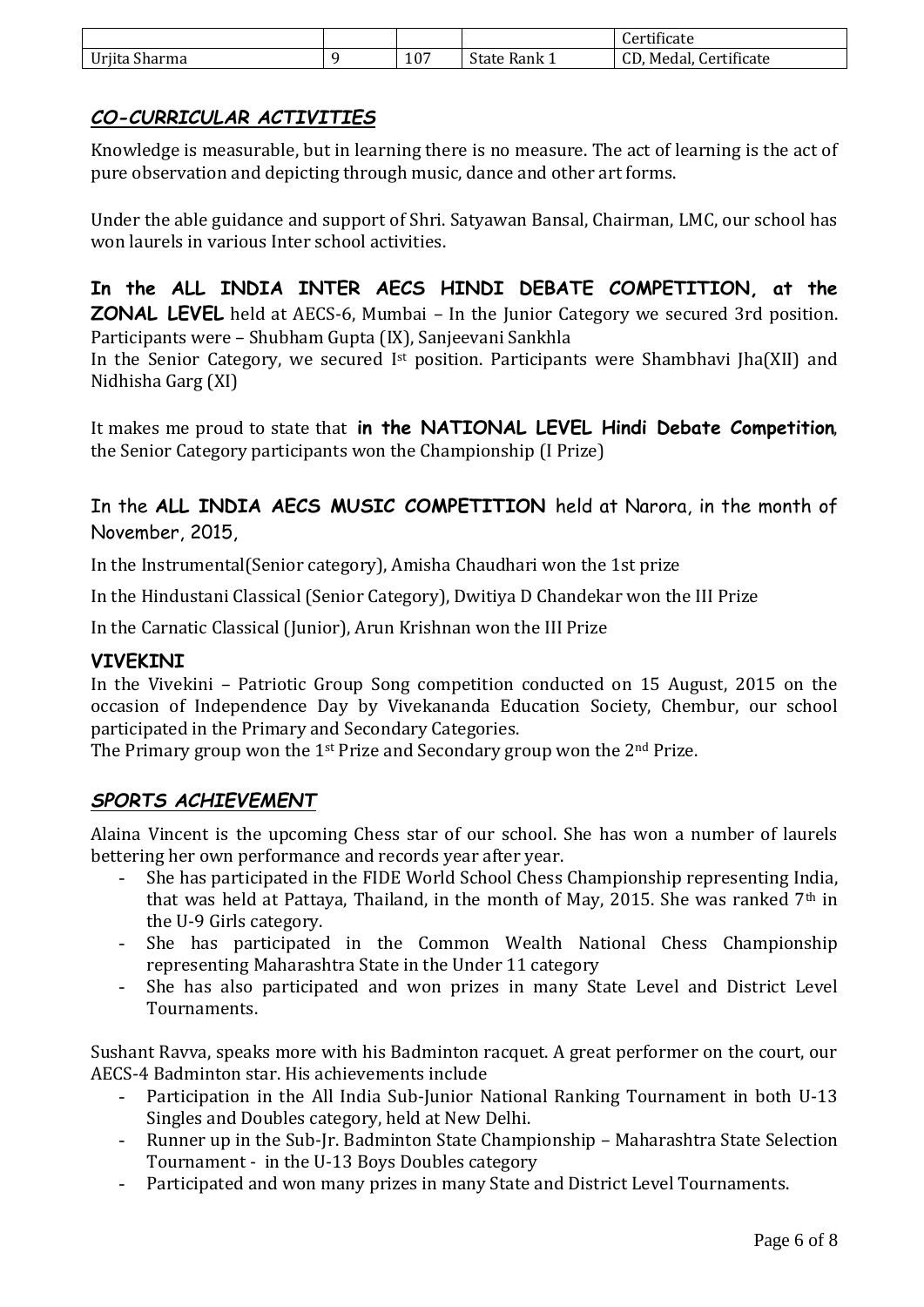Srushti Rasam is a budding sports-woman of our school. Her achievements in Kabaddi include:

- Member of Maharashtra team which won the 3<sup>rd</sup> Position in the SUB-JR. NATIONAL KABADDI CHAMPIONSHIP, held at Hyderabad
- Member of the Mumbai Upnagar District Junior Kabaddi team that won in the SUB-JR. DISTRICT KABADDI TOURNAMENT

### **DSO**

In the District level Tournaments, in the Table-tennis event, our U-14 girls team and U-19 girls team were the 1st Runner up.

# *OTHER ACTIVITIES*

A school can only flower out when the rest of the society members contribute and encourage its growth. The SAC members were constantly involved in the school activities. I would like to quote the names of

- Shri. Venkata Krishna, SO-E, NPCIL
- Shri. Hemant Sodaye, BARC
- Dr. Usha Pal, ARWA Representative
- Dr. Yogesh Shejul, BARC Hospital
- Smt. Neha Chaturvedi
- Shri. A. C. Bhasikuttan

# **EXCURSION OF ALL CLASSES**

Excursion for all the classes was conducted to various places according to the student's age group.

Class Pre-prep, Prep and Class 1 visited Thunder La

Classes 2 to 5 visited Tikujini wadi

Classes 6 to 9 visited Water Kingdom

Class 10 had a 2 day trip to Silvassa.

Classes 11 and 12 had a 2 day trip to a Resort near Pune.

### **SCHOOL BAND**

A select group of children from classes VI to IX constitutes the school band. They have been well trained in various instruments like trumpet, flute, side drums, etc.

The School Band gives display of its prowess on important occasions like the Independence Day, Republic Day and Annual Day.

## **INVESTITURE CEREMONY**

The deserving young talents of the primary wing were bestowed with the responsibility of leading the school from the front. The chief guest for the function was Mr. and Mrs. Goswami. The Captains and the prefects took the oath of office with a promise that they would carry out their duties with integrity, faith and excellence

### **GANDHI JAYANTI**

We celebrated the Gandhi Jayanti with

### *Freedom in the Mind,*

### *Faith in the words …*

### *Pride in our souls …*

It was a day of joy, a day to love and respect our leaders who sacrificed for the freedom of our country. The chief guest for the function was Mrs. Sharda Goswami. A cleaning drive was organised to mark the importance of the day.

## **STREET PLAY – ROAD SAFETY**

A street play on Road Safety was conducted to create an awareness among students and emphasise the importance of helmets, danger of drunken-driving, speeding, benefits of use of seat-belts, and car pooling. Dr. Chaubey actively participated in the event and addressed the gathering.